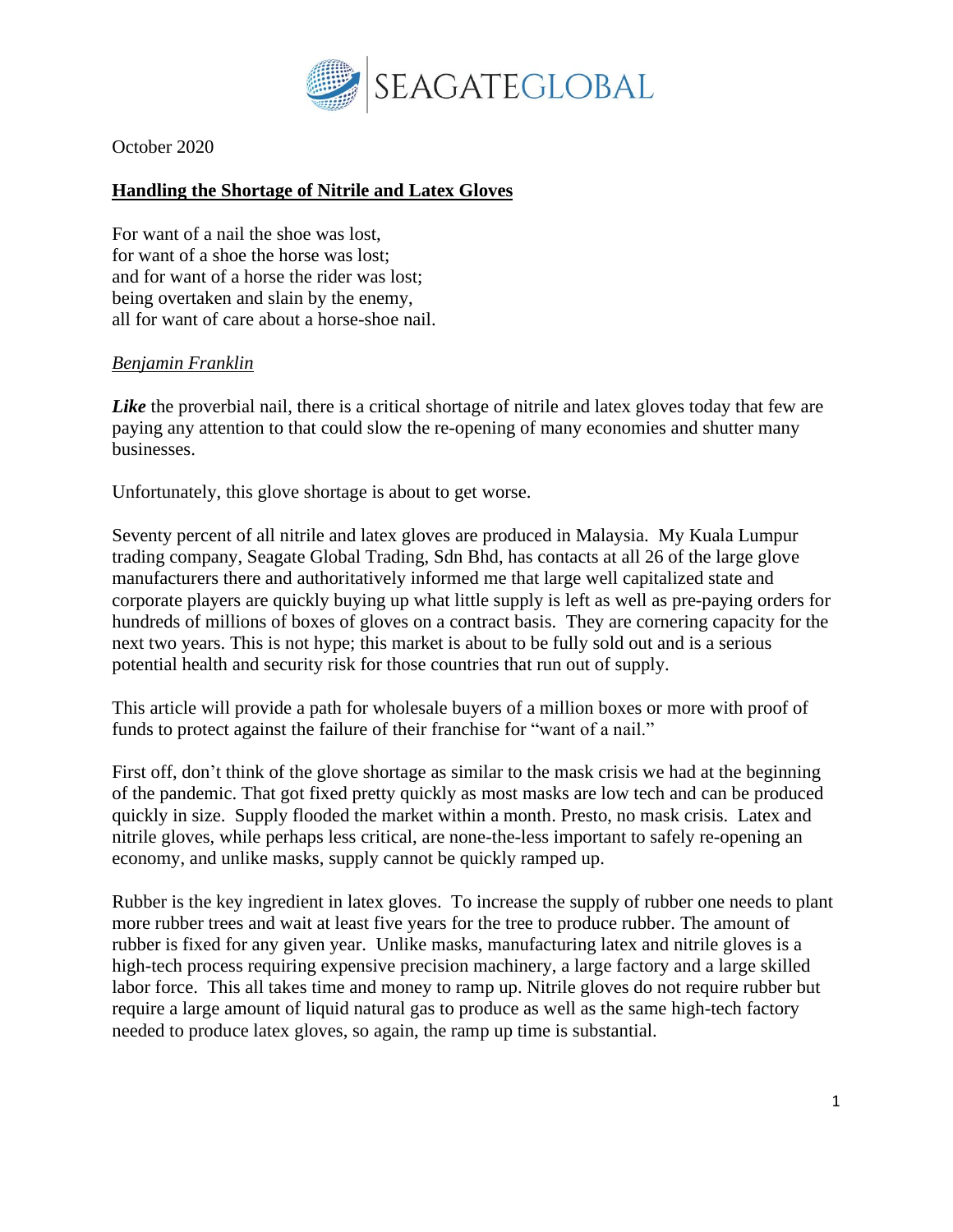

Whatever extra capacity there was has been deployed. Glove factories in Malaysia are operating at 90-95% capacity. At the same time, many analysts expect demand to remain high and even increase as the economy starts to open up and gloves are required in new protocols to protect the public when they were not used before Covid-19. For example, I had breakfast at a Marriott Hotel recently and the server had on latex gloves. She told me she uses 4 sets of glovers per table. That is at least one box of 100 gloves per shift, per server! That is new demand that did not exist pre-pandemic. You do the multiplication to estimate coming demand.

More bad news, The Wall Street Journal reported the crisis is so bad that;

"Brokers are peddling counterfeit medical gloves as a shortage of this critical commodity has tripled prices and pinched other front-line workers as schools and businesses reopen."1

The WSJ article said many brokers in the market simply cannot be trusted.

Worse yet, Malaysia is closed to international travelers due to the pandemic, so buyers cannot go to Malaysia to try and book new orders or vet brokers. And once inside Malaysia, movement is restricted.

Call factories directly and if you are lucky enough to get through you will be told the earliest delivery date is in 200 days and many of the larger manufacturers have wait times for new orders of over 600 days.

Simply stated, this is a train-wreck in progress. Easy to see with a high degree of probability.

Now a little good news. If you act NOW and use one of the few trust-worthy and connected Buyer's Agents inside of Malaysia, you can still secure some of the limited supply of spot gloves at reasonable prices. For better pricing and larger orders, a sharp Buyer's Agent can negotiate a monthly supply contract out to 2 years for you.

A good Buyer's Agent will have direct relationships at all the largest glove manufacturers as well as large wholesalers. They will take your order, canvas the market for you, report to you the size, price, and terms at which you can execute. Once you agree on the price and terms, SGS or other international certification company of your choice will go to the warehouse with the Agent to certify the gloves are genuine and meet your requirements. If acceptable you will make payment versus delivery. An Escrow Account or LC can be used to protect you. Shipment can be arranged by the Agent on your behalf. All transparent and above board.

<sup>&</sup>lt;sup>1</sup> Wall Street Journal, September 15, 2020, "Brokers Peddle Face Medical Gloves Amid Coronavirus Shortages.